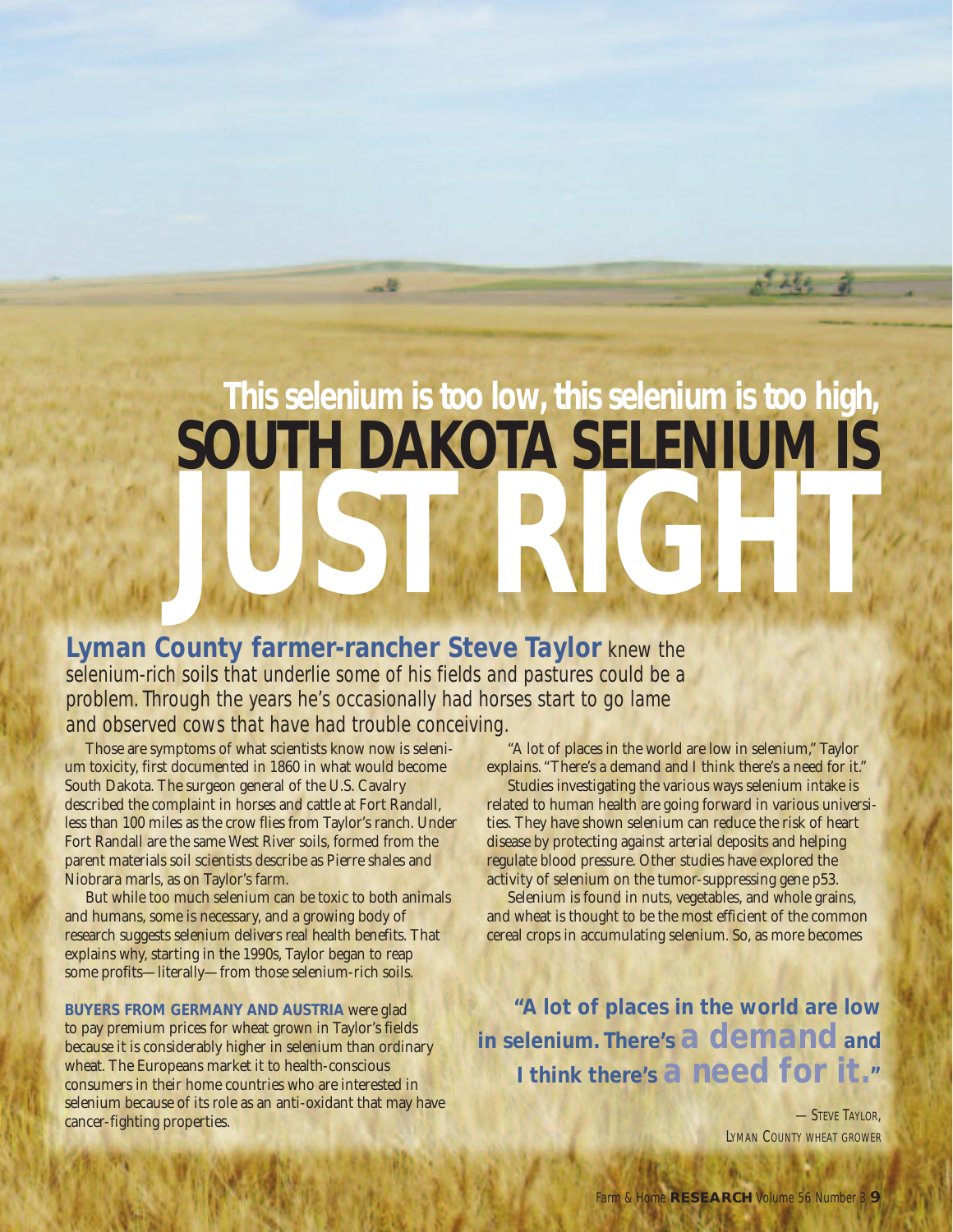## **"Mother Nature has provided a potential marketing advantage for South Dakota if we can add that nutrition benefit to our high quality wheat."**

-RANDY ENGLUND, EXECUTIVE DIRECTOR, SOUTH DAKOTA WHEAT COMMISSION



Location of marine shale deposits in South Dakota. Selenium-bearing soils form from these deposits.

known about selenium's helpful effects when included in the right amounts in the diet, demand for selenium-rich wheat such as that which grows on parts of Steve Taylor's farm—is likely to increase.

Randy Englund, executive director of the South Dakota Wheat Commission, says South Dakota has long been known for top quality spring wheat and winter wheat. The possibility of being able to sell selenium-enhanced wheat from some parts of South Dakota would give buyers from seleniumdeficient countries additional incentive to buy wheat from South Dakota, he says.

"Mother Nature has provided a potential marketing advantage for South Dakota if we can add that nutritional benefit to our high quality wheat."

**MOTHER NATURE IS ALSO HOLDING TIGHT** to her secrets. There are many questions about what happens in the plant and in the soil to make plants take in selenium. Furthermore, selenium is not uniformly distributed across fields.

"A lot of people don't understand that. They think if you've got a 100-acre field, you're going to get 100 acres of wheat high in selenium. That hasn't been my experience," Taylor says.

After an earlier SDSU research project did a grid sampling to check the selenium levels of wheat in the dough stage on his land, Taylor was able to roughly map out selenium "hotspots"

in his fields so that he could harvest those locations separately. Within a 300-acre field, Taylor calculates that he has about 10 acres quite high in selenium, and an additional 30 acres that are "fairly high."

But Taylor still notes that the wheat harvested off those selenium-rich parcels will vary in selenium content, depending on the growing season. Taylor's own experience in marketing selenium-rich wheat to European buyers tells him that from year to year, the same half-section of land will produce lots of wheat with selenium contents varying from 9 parts per million, 10- , 12-, and up to 20 parts per million.

Jim Doolittle, SDSU soil scientist, says research is beginning to look at the difference that agronomic practices can make in determining how much selenium plants take in. For instance, research at some universities suggests elevated sulfur content in the soil solution somehow inhibits selenium uptake.

Doolittle notes that phosphorus may have the opposite effect and actually increase selenium uptake. That was the focus of a greenhouse study Doolittle undertook with Sang-Hun Lee, graduate student, funded in part by the South Dakota Wheat Commission.

"We know that phosphorus plays a role. What's currently thought is that it helps by competing for the adsorption sites on the soil," Doolittle says. "Our premise was that phosphorus would displace some of that selenium on those binding sites, making it more available for plant uptake."

Lee says that explains why selenium uptake by plants is not predictable based on total soil selenium concentration: Uptake is highly related to selenium's association with other constituents in the soil. To complicate things even more, previous research has separated soil selenium into five fractions, two of which are unavailable to plants, two of which are available, and one which is conditionally available to plants.

Since the SDSU experiment called for fertilizing beyond what is needed for producing the target wheat yield or wheat